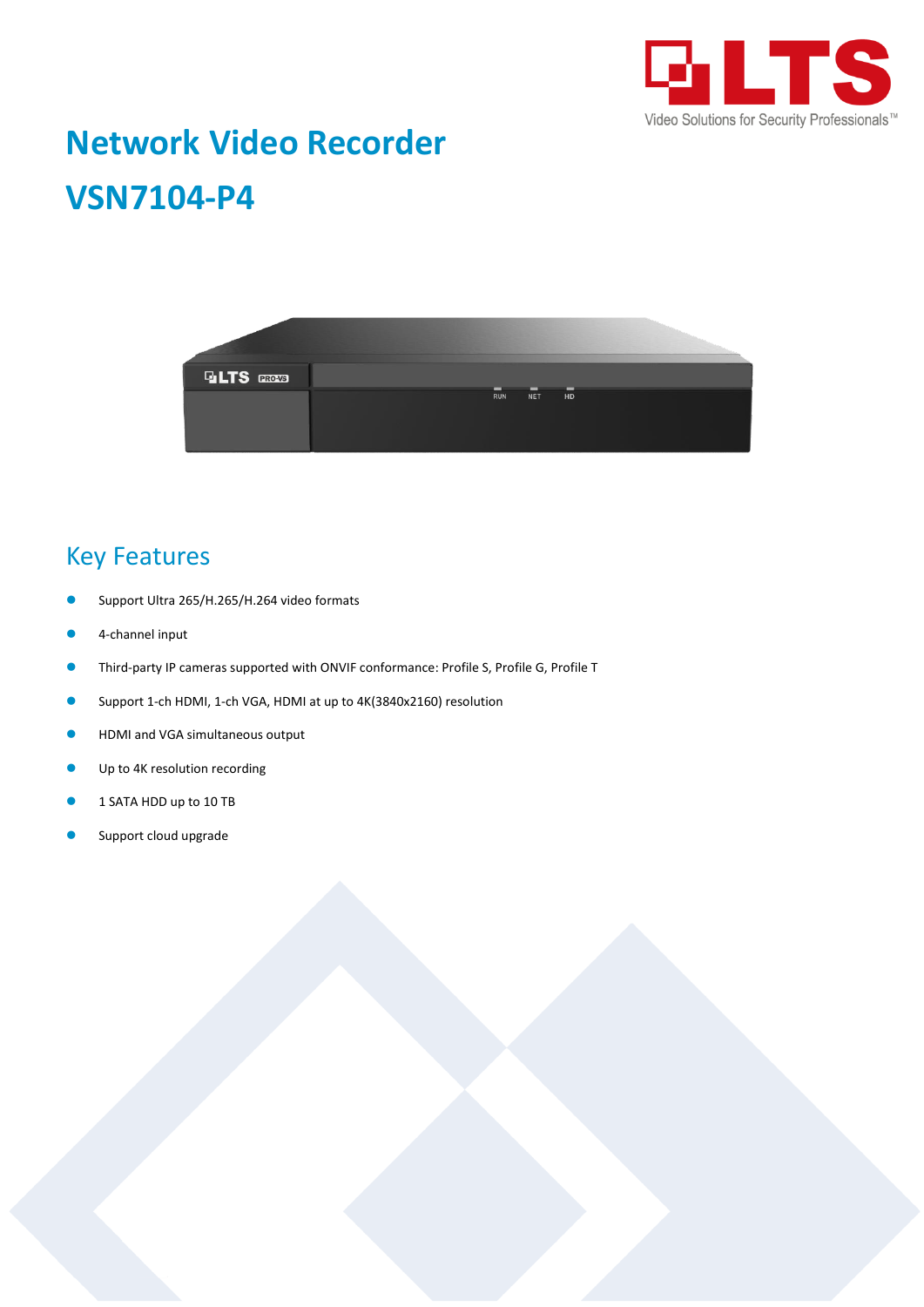

## Specifications

| <b>Model</b>                | <b>VSN7104-P4</b>                                                                                                                                                           |
|-----------------------------|-----------------------------------------------------------------------------------------------------------------------------------------------------------------------------|
| Video/Audio Input           |                                                                                                                                                                             |
| IP Video Input              | $4$ -ch                                                                                                                                                                     |
| Two-way Audio Input         | 1-ch, RCA                                                                                                                                                                   |
| <b>Network</b>              |                                                                                                                                                                             |
| Incoming Bandwidth          | 80Mbps                                                                                                                                                                      |
| <b>Outgoing Bandwidth</b>   | 64Mbps                                                                                                                                                                      |
| <b>Remote Users</b>         | 128                                                                                                                                                                         |
| Protocols                   | P2P, UPnP, NTP, DHCP, PPPoE                                                                                                                                                 |
| Video/Audio Output          |                                                                                                                                                                             |
| HDMI/VGA Output             | HDMI: 3840x2160/30Hz, 1920x1080p/60Hz, 1920x1080p/50Hz, 1600x1200/60Hz, 1280x1024/60Hz,<br>1280x720/60Hz, 1024x768/60Hz                                                     |
|                             | VGA: 1920x1080p/60Hz, 1920x1080p/50Hz, 1600x1200/60Hz, 1280x1024/60Hz, 1280x720/60Hz,<br>1024x768/60Hz                                                                      |
| <b>Recording Resolution</b> | 4K/5MP/4MP/3MP/1080p/960p/720p/D1/2CIF/CIF                                                                                                                                  |
| Audio Output                | 1-ch, RCA                                                                                                                                                                   |
| Synchronous Playback        | 4-ch                                                                                                                                                                        |
| Corridor Mode Screen        | 3/4                                                                                                                                                                         |
| <b>Decoding</b>             |                                                                                                                                                                             |
| Decoding format             | Ultra 265/H.265/H.264                                                                                                                                                       |
| Liveview/Playback           | 4K/5MP/4MP/3MP/1080p/960p/720p/D1/2CIF/CIF                                                                                                                                  |
| Capability                  | 1 x 4K@30, 1 x 5MP@30, 2 x 4MP@30, 2 x 3MP@30, 4 x 1080P@30                                                                                                                 |
| <b>Hard Disk</b>            |                                                                                                                                                                             |
| SATA                        | 1 SATA interface                                                                                                                                                            |
| Capacity                    | up to 10TB for each disk                                                                                                                                                    |
| <b>Smart</b>                |                                                                                                                                                                             |
| <b>VCA Detection</b>        | Face detection, Intrusion detection, Cross line detection, Audio detection, Defocus detection, Scene change<br>detection, Auto tracking, Object Left Behind, Object Removed |
| VCA Search                  | Face search, Behavior search                                                                                                                                                |
| <b>Statistical Analysis</b> | People counting                                                                                                                                                             |
| <b>External Interface</b>   |                                                                                                                                                                             |
| Network Interface           | 1 RJ45 10M/100M self-adaptive Ethernet Interface                                                                                                                            |
| <b>USB Interface</b>        | Rear panel: 1 x USB2.0, 1 x USB3.0                                                                                                                                          |
| PoE                         |                                                                                                                                                                             |
| Interface                   | 4 independent 100 Mbps PoE network interfaces                                                                                                                               |
| Max Power                   | Max 30W for single port<br>Max 54W in total (13.5W for each)                                                                                                                |
| <b>Supported Standard</b>   | IEEE 802.3at, IEEE 802.3af                                                                                                                                                  |
| General                     |                                                                                                                                                                             |
| Power Supply                | Power Consumption: ≤9 W (without HDD)<br>48V DC;                                                                                                                            |
| <b>Working Environment</b>  | -10°C ~ + 55°C (+14°F ~ +131°F), Humidity $\leq$ 90% RH (non-condensing)                                                                                                    |
| Dimensions (W×D×H)          | 260mm × 240mm × 47mm (10.2"×9.4"×1.9")                                                                                                                                      |
| Weight (without HDD)        | 1kg (2.20 lb)                                                                                                                                                               |